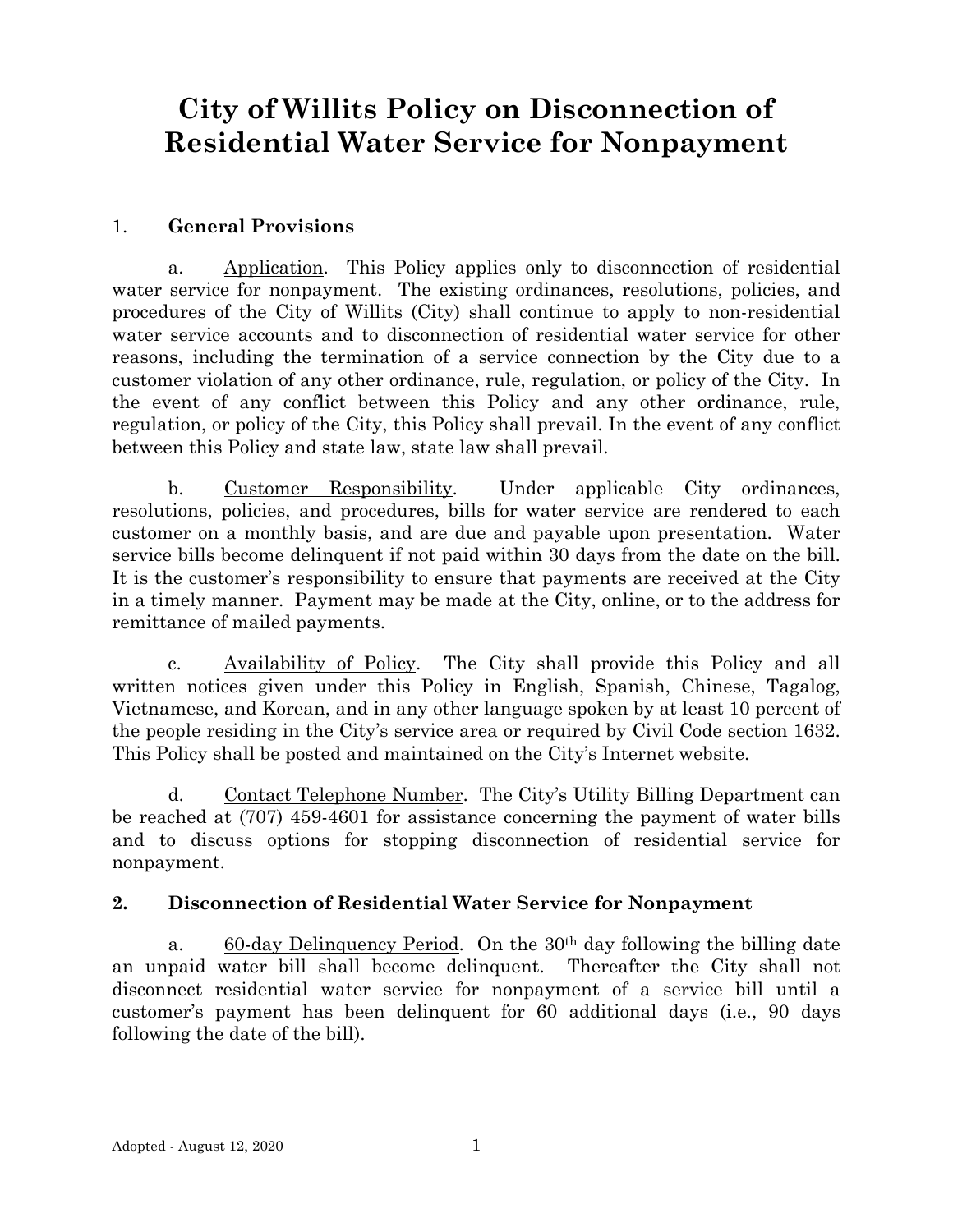b. 10-Day Notice. Not less than 10 days before disconnection of residential service for nonpayment, the City shall contact the customer named on the account by telephone or written notice.

i. When the City contacts the customer named on the account by written notice under this section, the written notice of payment delinquency and impending disconnection shall be mailed to the customer of the residence to which the residential service is provided. If the customer's address is not the address of the property to which residential service is provided, the notice also shall be sent to the address of the property to which residential service is provided, addressed to "Occupant."

ii. The written notice shall include all of the following information in a clear and legible format:

1. The customer's name and address.

2. The amount of the delinquency, including an itemization of any late payment penalties and interest to be applied to the delinquent charges.

3. The date and time by which payment or arrangement for payment must be made in order to avoid disconnection of water service.

4. A description of the process to apply for an extension of time to pay the delinquent charges.

5. A description of the procedure by which the customer may petition for bill review and appeal or initiate a complaint or request an investigation concerning the service or charges.

6. A description of the procedure by which the customer may request a deferred, reduced, or alternative payment schedule, including an amortization of the delinquent residential service charges, consistent with this Policy.

7. A description of the procedure for the customer to obtain information on the availability of financial assistance, including private, local, state, or federal sources, if applicable.

8. The City's telephone number, business address, and hours of operation of a customer service representative who can provide additional information or institute arrangements for payment.

iii. If the written notice is returned through the mail as undeliverable, the City shall make a good faith effort to visit the residence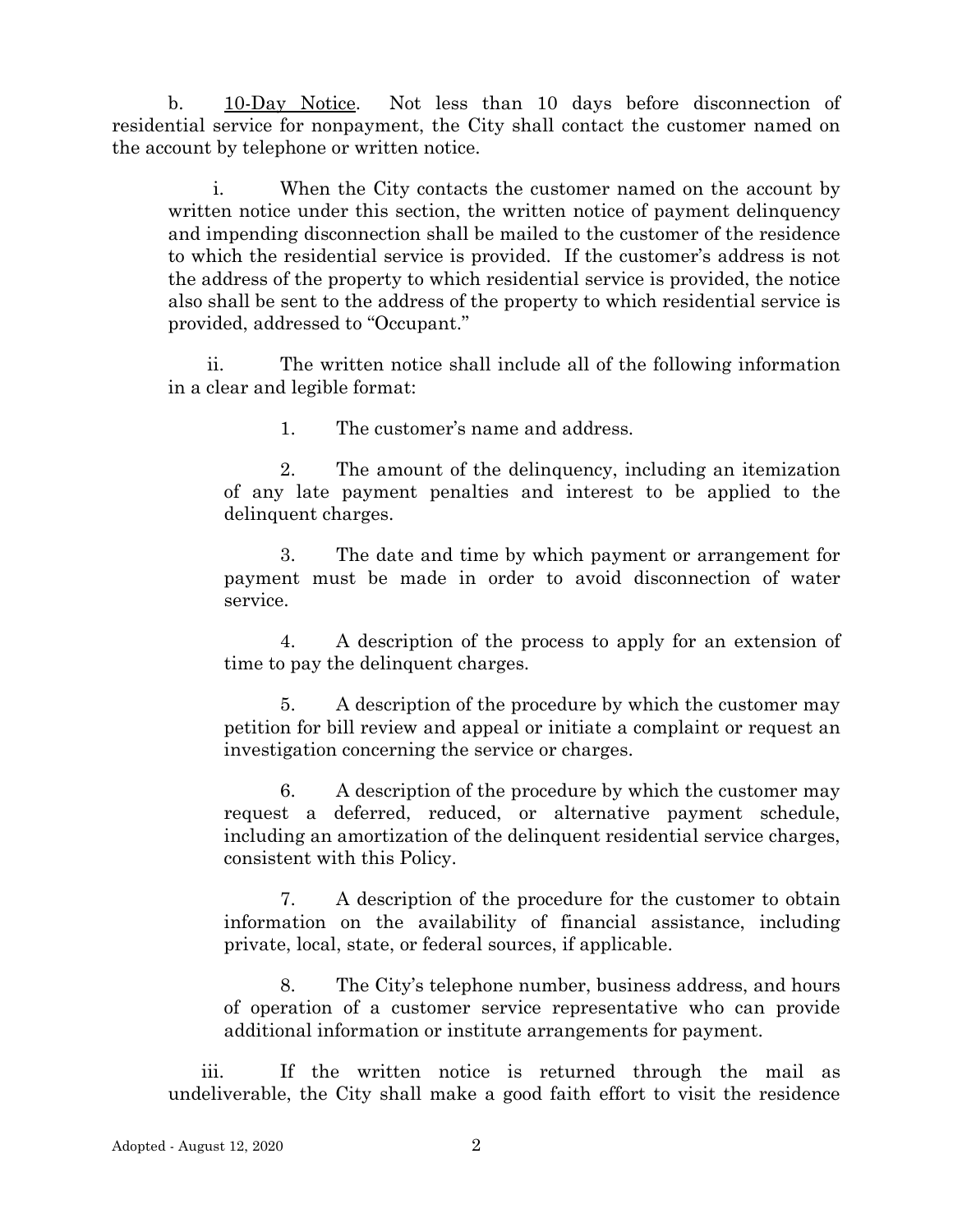and leave or place in a conspicuous place a notice of imminent disconnection of residential service for nonpayment and a copy of this Policy.

c. 48-hour Posting Notice. The City shall make a reasonable, good faith effort to contact an adult person residing at the premises of the customer by telephone or in person at least 48 hours prior to any termination of service except that whenever telephone or personal contact cannot be accomplished, the City shall give, by mail or by posting in a conspicuous location at the premises, a notice of termination of service, at least 48 hours prior to termination. This notice of termination of service shall include all of the following information:

i. The customer's name and address.

ii. The amount of the delinquency, including an itemization of any late payment penalties and interest to be applied on any delinquent charges.

iii. The date and time by which payment or arrangements for payment is required in order to avoid termination.

iv. The procedure for the customer to obtain information on the availability of financial assistance, including private, local, state, or federal sources, if applicable.

v. The City's telephone number, business address, and hours of operation of a customer service representative who can provide additional information or institute arrangements for payment.

d. Service Restoration Information. Upon disconnection, the City shall provide the customer with information on how to restore residential service.

## **3. Restrictions on Disconnection of Water Service**

a. The City shall not disconnect residential water service for nonpayment of a service bill until a customer's payment has been in a delinquent status for at least 60 days.

b. The City shall not disconnect residential service in any of the following situations:

i. During the time that the City is investigating a customer dispute or complaint under section 8 of this Policy.

ii. When a customer has been granted an extension of the period for payment of a bill.

c. The City shall not disconnect residential service if all of the following conditions are met: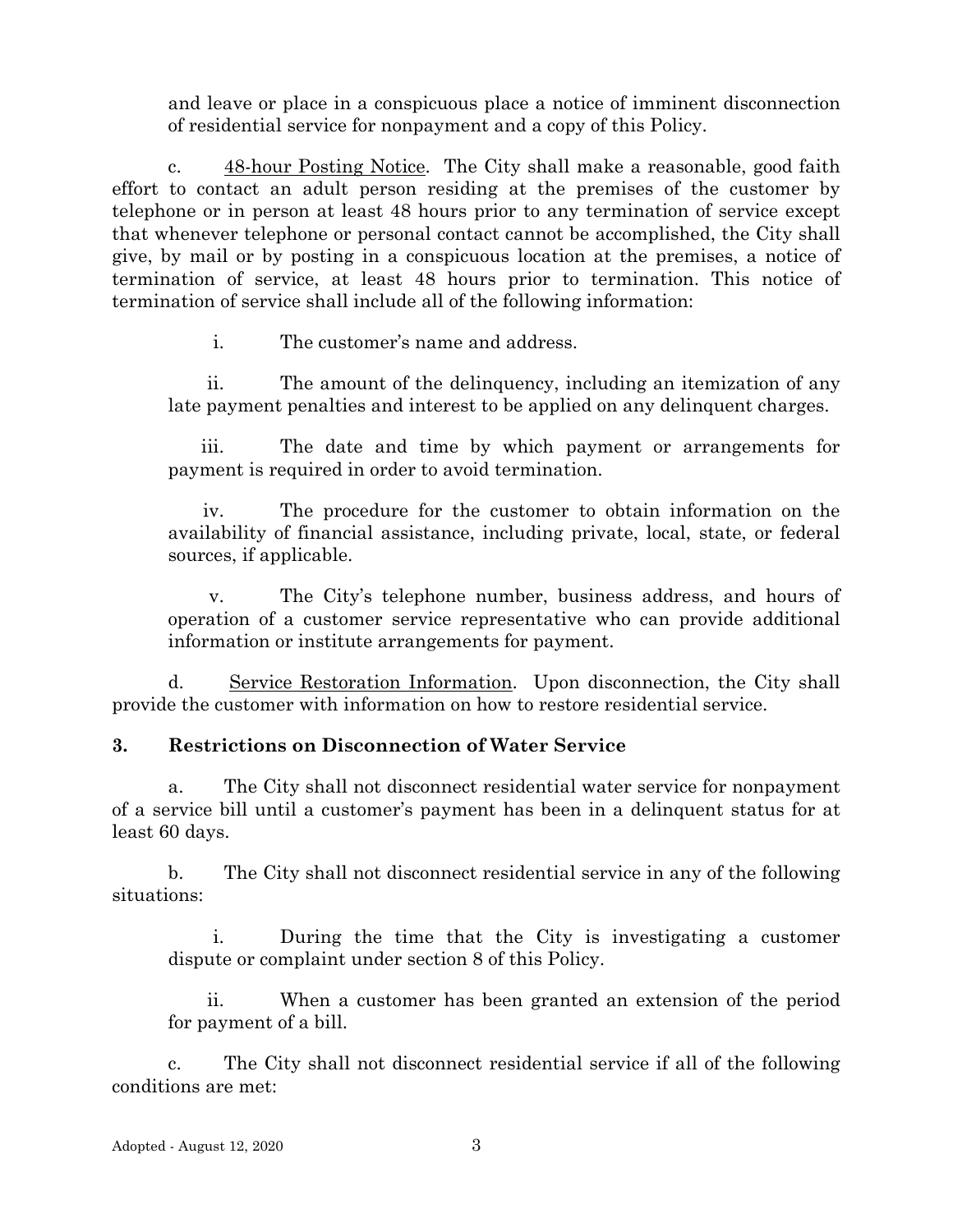i. The customer, or a tenant of the customer, submits to the City the certification of a primary care provider, as defined in section 14088(b)(1)(A) of the Welfare and Institutions Code, that disconnection of residential service will be life threatening to, or pose a serious threat to the health and safety of, a resident of the property receiving service.

ii. The customer demonstrates that he or she is financially unable to pay for residential service within the City's normal billing cycle. The customer shall be deemed financially unable to pay for residential service within the City's normal billing cycle if (1) any member of the customer's household is a current recipient of CalWORKs, CalFresh, general assistance, Medi-Cal, Supplemental Security Income/State Supplementary Payment Program, or California Special Supplemental Nutrition Program for Women, Infants, and Children, or (2) the customer declares that the household's annual income is less than 200 percent of the federal poverty level.

iii. The customer is willing to enter into an alternative payment arrangement, consistent with the provisions of Section 4 of this Policy.

If a customer meets the three conditions listed in this subsection (c), the City shall offer the customer one or more of the payment options described in Section 4. Any customer meeting these requirements shall, upon request, be permitted to amortize, over a period not to exceed 12 months, the unpaid balance of any bill asserted to be beyond the means of the customer to pay within the normal period for payment.

d. The City is prohibited from terminating water service to any customer or tenant of a customer on any Saturday, Sunday, legal holiday, or outside of its normal operating hours.

## **4. Alternative Payment Arrangements**

a. Options. Upon request, the City will consider the following options with a delinquent customer to avert discontinuation of residential service for nonpayment:

i. Amortization of the unpaid balance;

ii. Participation in an alternative payment schedule;

iii. A partial or full reduction of the unpaid balance, financed without additional charges to other ratepayers; or.

iv. Temporary deferral of payment.

(Collectively "Payment Arrangements.")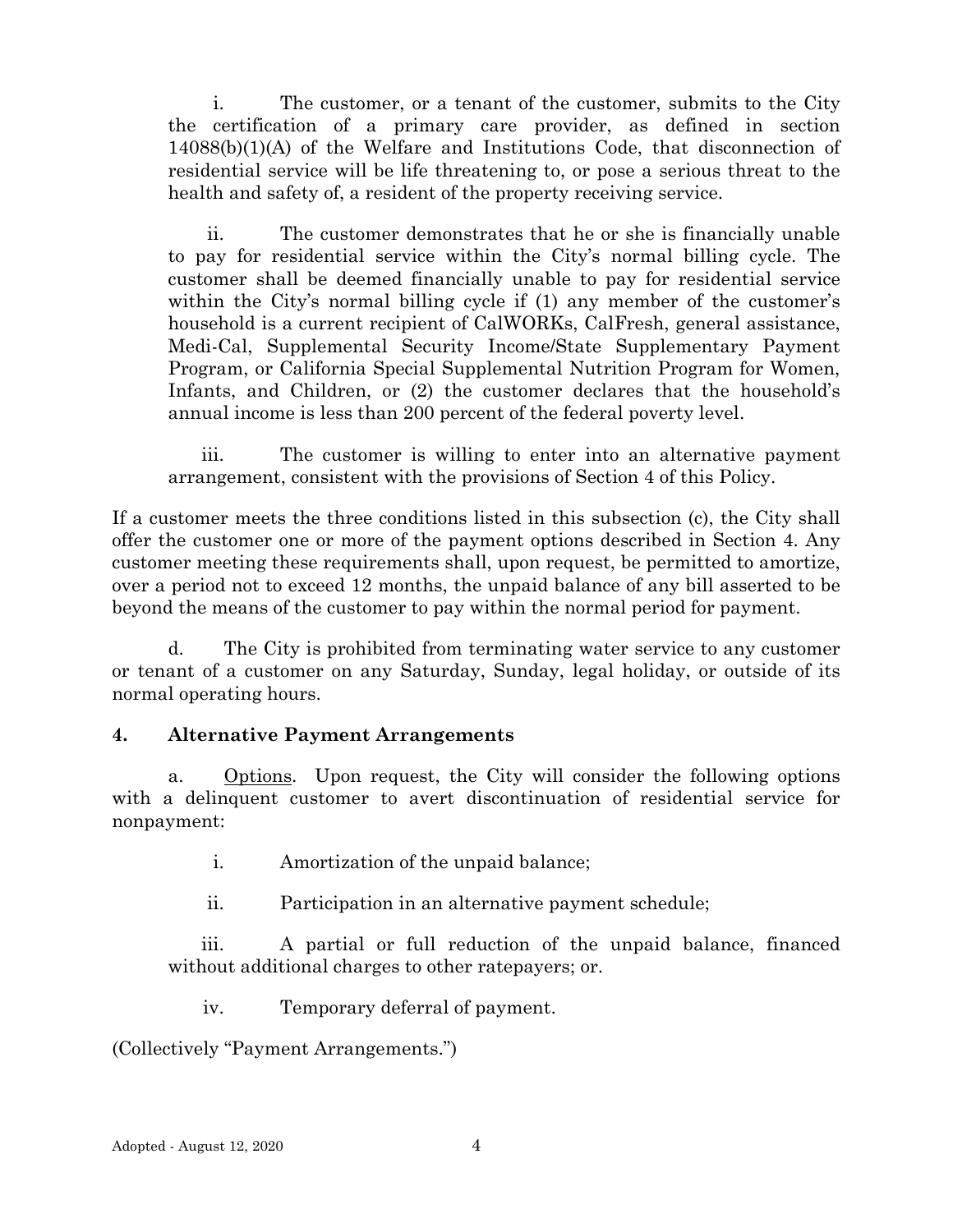b. City Administration. The City Manager, or his or her designee, may choose which of the Payment Arrangements described in Section 4(a), above, may be available to the customer and may set the parameters of that payment option. Ordinarily, the Payment Arrangement offered should result in payment of any remaining outstanding balance within 12 months. The City may grant a longer payment period if it finds the longer period is necessary to avoid undue hardship to the customer based on the circumstances of the individual case. The City may charge an administrative fee for the cost of administering Payment Arrangements under this provision. The City Manager, or his or her designee, is authorized to prepare and approve a Payment Arrangement agreement with a customer consistent with this Section 4.

c. Customer Obligations. If the City and customer enter into a Payment Arrangement under this Section 4, the customer shall comply with the agreement or other arrangement and remain current on any new water service charges as they are billed in each subsequent billing period. The customer may not request further amortization or reduction of any unpaid charges on subsequent bills while paying delinquent charges under an alternative payment arrangement. Commencing on the date the first payment arrangement is entered into, customers who fail to comply with any agreed payment arrangement will not be eligible to establish future payment arrangements for a period of 24 months, except as otherwise prohibited by law.

#### **5. Disconnection After Failure to Comply with Alternative Payment Arrangements**

a. If the City and customer enter into any Payment Arrangement under Section 4, the City may disconnect service no sooner than five business days after the City posts a final notice of intent to disconnect service in a prominent and conspicuous location at the property under either of the following circumstances:

i. The customer fails to comply with the Payment Arrangement for 60 days or more.

ii. While undertaking a Payment Arrangement, the customer does not pay his or her current residential service charges for 60 days or more.

b. The notice of termination under this Section 5 shall include all of the following information:

i. The customer's name and address.

ii. Notice of the customer's noncompliance with the Payment Arrangement.

iii. The Payment Arrangement or other conditions the customer must satisfy in order to avoid termination.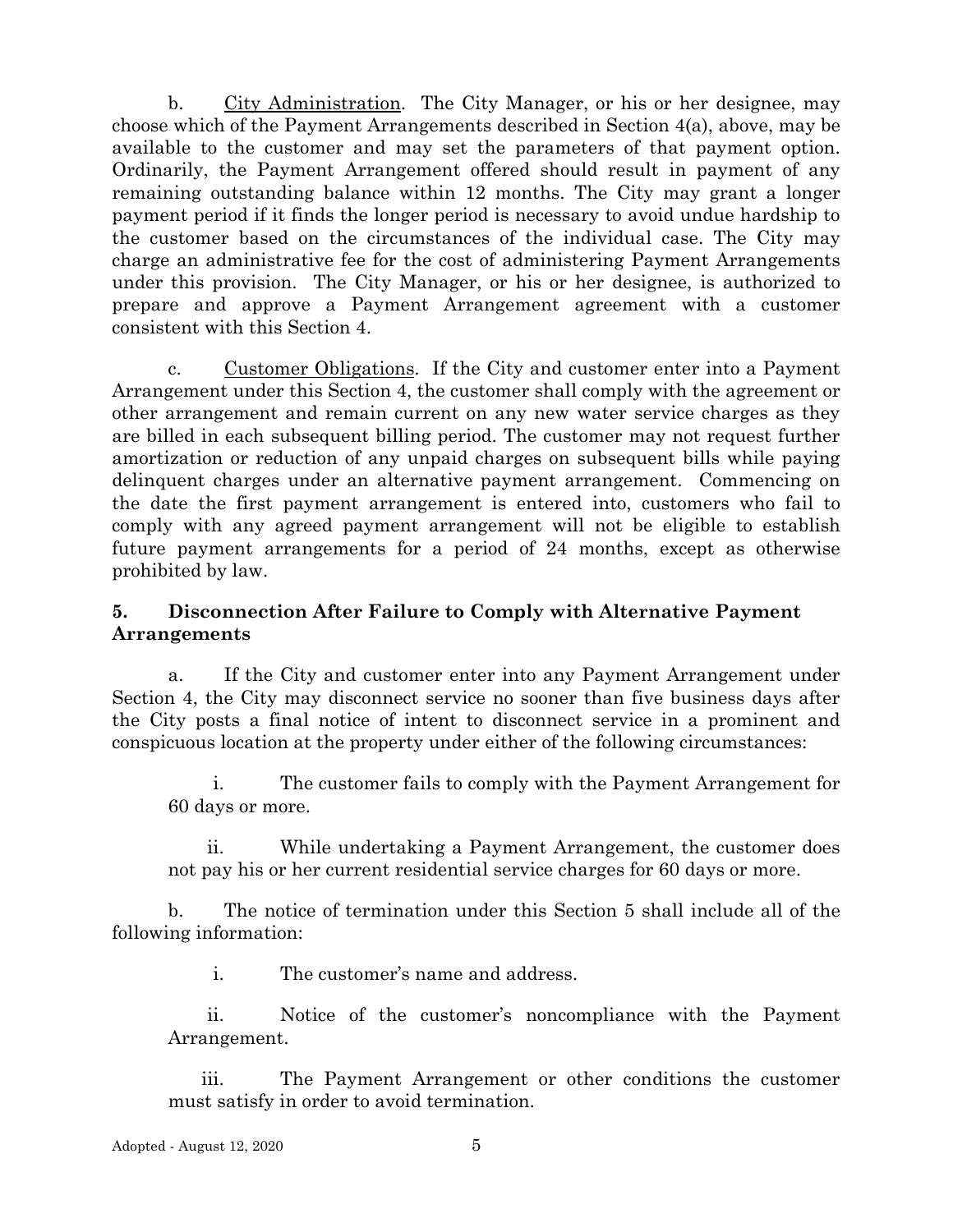iv. The City's telephone number, business address, and hours of operation of a customer service a representative of the City who can provide additional information.

This notice does not entitle the customer to further investigation or provision of alternative payment arrangements by the City.

# **6. Disconnection in Master Meter Landlord-Tenant Situations**

a. Applicability. This section applies to City service through an individual meter to a detached single-family dwelling, a multi-unit residential structure, mobile home park, or permanent residential structure in a labor camp, only if the owner, manager or operator is the customer of record, and there is a landlord-tenant relationship between the residential occupants and the owner, manager, or operator of the building.

b. Notice. The City shall make every good faith effort to inform the residential occupants, by means of written notice, when the account is in arrears that service will be terminated at least 10 days prior to the termination. This notice shall further inform the residential occupants that they have the right to become City customers, to whom the service will then be billed, without being required to pay any amount which may then be due on the delinquent account.

c. Service to Occupants. The City is not required to make service available to the residential occupants unless each residential occupant agrees to the terms and conditions of City water service and meets the requirements of law and the City's ordinances, rules, regulations, and policies. However, if one or more of the residential occupants are willing and able to assume responsibility for the subsequent charges to the account to the satisfaction of the City, or if there is a physical means legally available to the City of selectively terminating service to those residential occupants who have not met the requirements of the City's ordinances, rules, regulations, and policies, the City shall make service available to those residential occupants who have met those requirements.

d. Proof of Credit. If prior service for a period of time is a condition for establishing credit with the City, residence and proof of prompt payment of rent or other credit obligation acceptable to the City for that period of time is a satisfactory equivalent.

e. Detached Single-Family Dwellings. In the case of a detached singlefamily dwelling, the City may do any of the following:

i. Give notice of termination at least seven days prior to the proposed termination.

ii. In order for the amount due on the delinquent account to be waived, require an occupant who becomes a customer to verify that the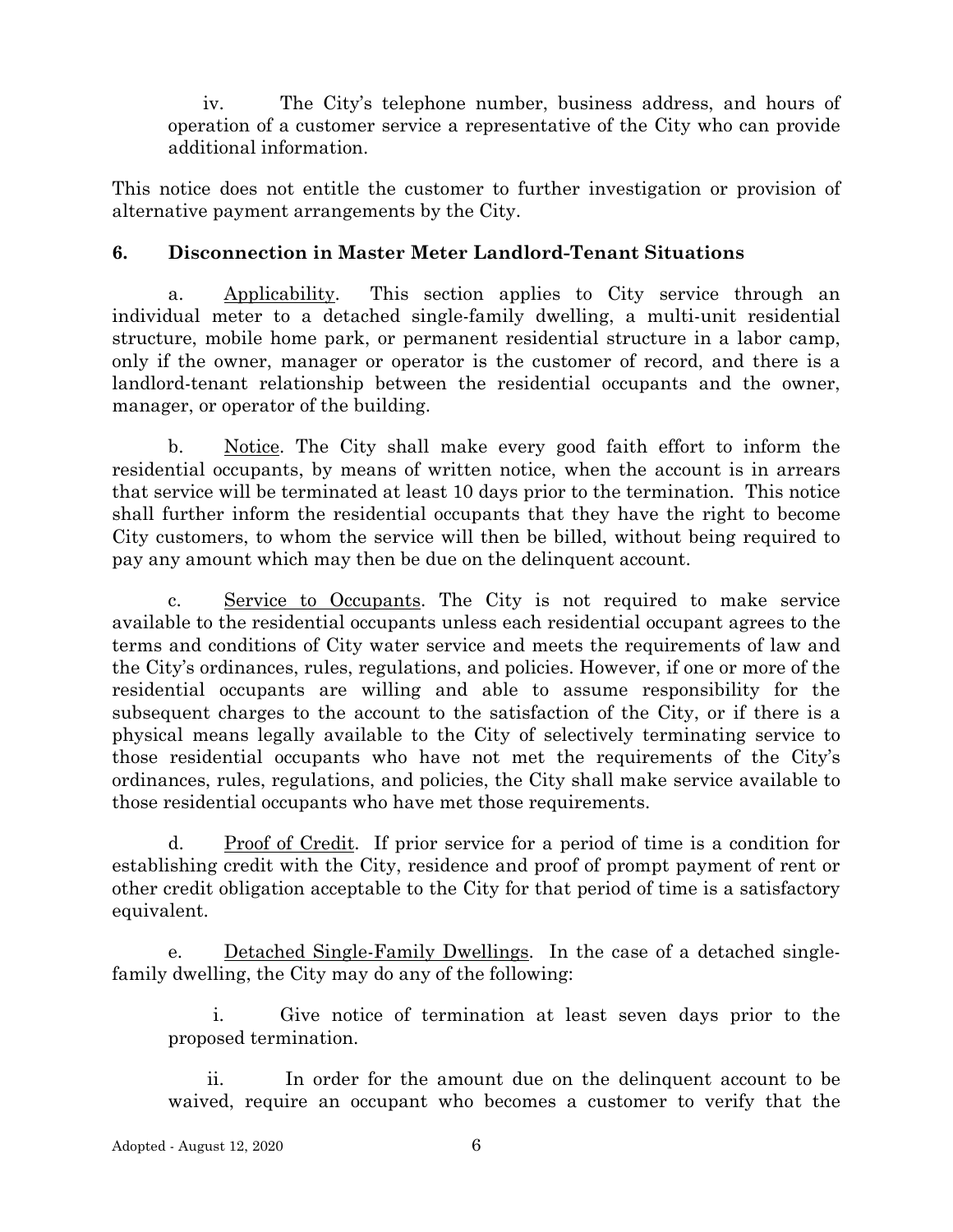delinquent account customer of record is or was the landlord, manager, or agent of the dwelling.

# **7. Additional Considerations for Financial Hardship**

a. If a customer who demonstrates to the City household income below 200 percent of the federal poverty line, the City shall both:

i. Set a reconnection of service fees for reconnection during normal operating hours at an amount not exceeding \$50 and for reconnection during nonoperational hours at an amount not exceeding \$150. These fees shall not exceed the actual cost of reconnection if those costs are less. Reconnection fees shall be subject to an annual adjustment for changes in the Consumer Price Index beginning January 1, 2021.

ii. Waive interest charges on delinquent bills once every 12 months.

b. The City shall deem a residential customer to have a household income below 200 percent of the federal poverty line if:

i. Any member of the household is a current recipient of CalWORKs, CalFresh, general assistance, Medi-Cal, Supplemental Security Income/State Supplementary Payment Program, or California Special Supplemental Nutrition Program for Women, Infants, and Children, or

ii. The customer declares that the household's annual income is less than 200 percent of the federal poverty level.

## **8. Procedure to Contest or Appeal a Bill**

A customer may appeal or contest the amount set forth in any bill for residential water service pursuant to the following procedure:

a. General Appeal. Within five days of receipt of the bill for water service, a customer has a right to request an appeal or review of any bill or charge rendered by the City. The request must be made in writing and be delivered to the City's office. For so long as the customer's appeal and any resulting investigation is pending, the City cannot disconnect water service to the customer.

b. 10-Day Notice Appeal. In addition to the appeal rights under subsection (a), above, a customer who receives a 10-Day Notice described in Section 2(c) of this Policy may request an appeal or review of the bill to which the notice relates within five business days of the date of the notice. However, no such appeal or review rights shall apply to any bill for which an appeal or request for review under subsection (a) above, has been made. Any appeal or request for review under this subsection must be in writing and must include documentation supporting the